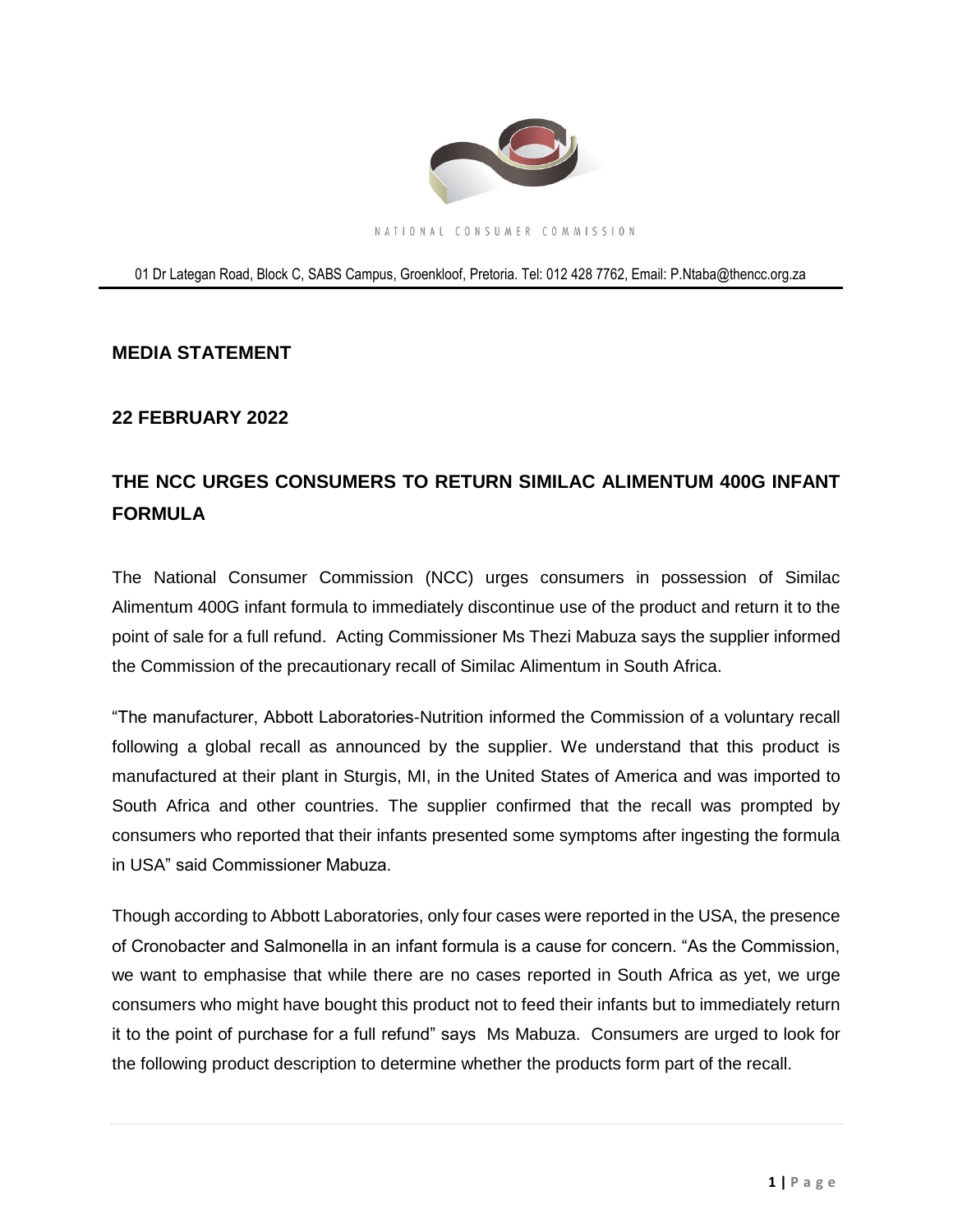| <b>Product Name</b>                                                                                                                                                                                                                                                                                                                                                                                                                       | <b>Batch</b>  | <b>Manufacturing date</b> | <b>Exp date</b> |
|-------------------------------------------------------------------------------------------------------------------------------------------------------------------------------------------------------------------------------------------------------------------------------------------------------------------------------------------------------------------------------------------------------------------------------------------|---------------|---------------------------|-----------------|
|                                                                                                                                                                                                                                                                                                                                                                                                                                           | <b>Number</b> |                           |                 |
| Similac                                                                                                                                                                                                                                                                                                                                                                                                                                   | 27938z26      | March 2021                | 01 April 2023   |
| Alimentum 400g                                                                                                                                                                                                                                                                                                                                                                                                                            |               |                           |                 |
| Infant Formula                                                                                                                                                                                                                                                                                                                                                                                                                            |               |                           |                 |
|                                                                                                                                                                                                                                                                                                                                                                                                                                           | 29284Z26      | May 2021                  | 01 June 2023    |
| (6) 网络阿斯林阿尔特 经货物经营<br><b>BREAST MILK IS THE</b><br>From<br>BEST FOOD FOR BABIES<br>birth -<br>36 months<br>Abbott<br><b>Similac</b><br>Alimentum<br>Extensively<br><b>Infant formula</b><br>From birth - 36 months<br>Hydrolysed<br>FOR THE DIETARY HANNAGEMENT OF CONFERENCE ALLERCY<br>THE PRODUCT IS NOT ALWAYS STERILE IT MUST BE PREMARED AND USED APPROVINGED.<br>NET 400 g<br>USE UNDER MEDICAL SUPERVISION<br><b>PAST-ASSAULT</b> |               |                           |                 |

"Ingesting Salmonella may lead to diarrhoea, fever, and abdominal cramps, while Cronobacter infection may also cause damage to the bowel system. We therefore encourage parents who have concerns that they might have fed their infants the product in question to seek medical attention. The Consumer Protection Act (CPA) provides for safety of consumers at all times, and minors are regarded amongst the most vulnerable consumers. We appreciate the precautionary recall by the supplier, however producers/manufacturers are required to supply or distribute goods that are safe and of good quality to avoid these mishaps. The Commission is monitoring the recall based on its Recall Guidelines" she concluded.

Issued by: National Consumer Commission (NCC)

For media enquiries contact: Phetho Ntaba